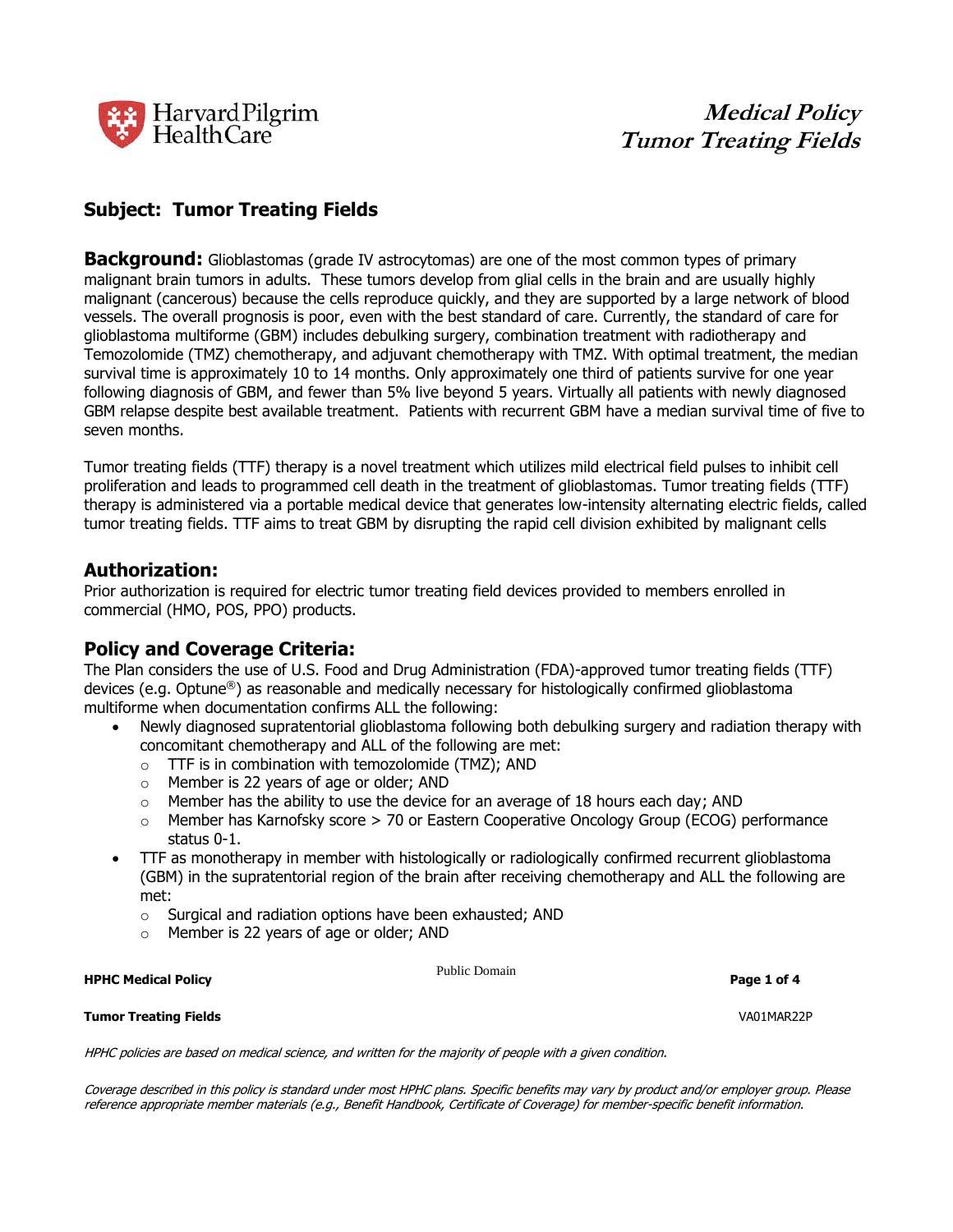o Member has the ability to use the device for an average of 18 hours each day.

**NOTE:** Authorization will be in three-month increments.

# **Exclusions:**

The use of tumor treating field (TTF) devices as experimental/investigational for all other indications.

# **Guidelines:**

| . , per |                                                                                                                                                                   |  |
|---------|-------------------------------------------------------------------------------------------------------------------------------------------------------------------|--|
| Grade   | <b>ECOG Performance Status</b>                                                                                                                                    |  |
|         | Fully active, able to carry on all pre-disease                                                                                                                    |  |
|         | performance without restriction                                                                                                                                   |  |
|         | Restricted in physically strenuous activity but<br>ambulatory and able to carry out work of a light<br>or sedentary nature, e.g., light housework, office<br>work |  |
|         | Ambulatory and capable of all selfcare but<br>unable to carry out any work activities; up and<br>about more than 50% of waking hours                              |  |
| 3       | Capable of only limited selfcare; confined to bed<br>or chair more than 50% of waking hours                                                                       |  |
| 4       | Completely disabled; cannot carry on any<br>selfcare; totally confined to bed or chair                                                                            |  |
|         | Dead                                                                                                                                                              |  |

## **Eastern Cooperative Oncology Group (ECOG) performance status**

## **Karnofsky Performance Status Scale**

| <b>Condition</b>                                                   | Value (%)  | <b>Level of Functional Capacity</b>                                               |
|--------------------------------------------------------------------|------------|-----------------------------------------------------------------------------------|
| Able to carry on normal activity                                   | 100%       | No complaints; no evidence of disease                                             |
| and to work; no special care<br>needed                             | 90%        | Able to carry on normal activity; minor signs or<br>symptoms of diease            |
|                                                                    | 80%        | Normal activity with effort; some signs or<br>symptoms of diease                  |
| Unable to work; able to live at<br>home and care for most personal | 70%        | Cares for self; unable to carry on normal activity<br>or to do active work        |
| needs; varying amount of<br>assistance needed                      | 60%        | Requires occasional assistance but is able to are<br>for most personal needs      |
|                                                                    | 50%        | Requires considerable assistance and frequent<br>medical care                     |
| Unable to care for self; requires                                  | 40%        | Disabled; requires special care and assistance                                    |
| equivalent of institutional or<br>hospital care; diseases may be   | <b>30%</b> | Severely disabled; hospital admission indicated<br>although death not imminent    |
| progressing rapidly                                                | 20%        | Very sick; hospital admission necessary; active<br>supportive treatment necessary |

### **HPHC Medical Policy Page 2 of 4**

Public Domain

## **Tumor Treating Fields** VA01MAR22P

HPHC policies are based on medical science, and written for the majority of people with a given condition.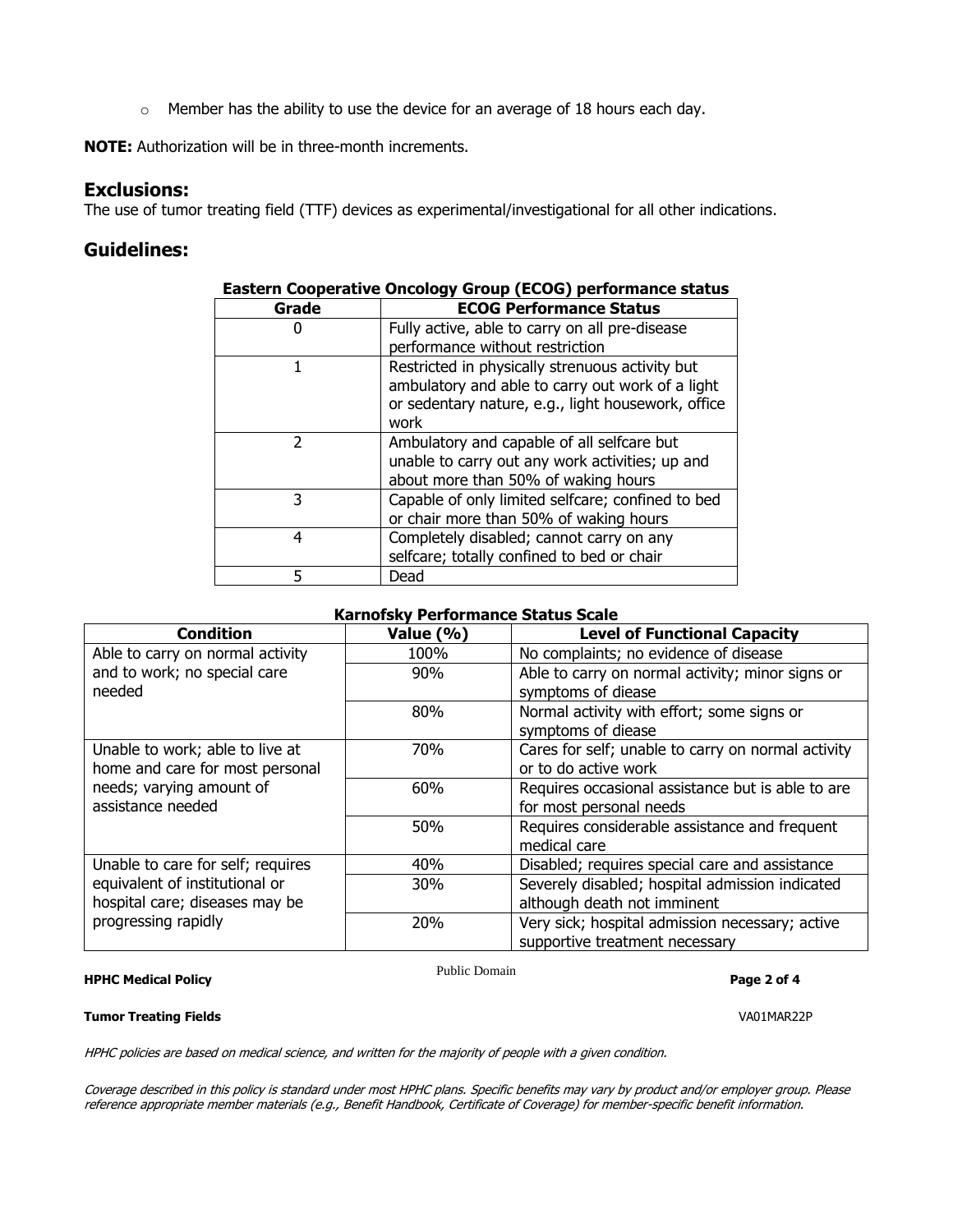| 10% | Morib<br>- - -<br>bund<br>キっキ<br>.<br>рr<br>nr<br>д.<br>abidi<br>lalai<br>5565 |
|-----|--------------------------------------------------------------------------------|
| 0%  | -<br>Dead                                                                      |

# **Coding:**

**Codes are listed below for informational purposes only, and do not guarantee member coverage or provider reimbursement. The list may not be all-inclusive. Deleted codes and codes which are not effective at the time the service is rendered may not be eligible.**

| <b>HCPCS Codes</b> | <b>Description</b>                                                                                             |
|--------------------|----------------------------------------------------------------------------------------------------------------|
| E0766              | Electrical stimulation device used for cancer treatment, includes all accessories, any type                    |
| A4555              | Electrode/transducer for use with electrical stimulation device used for cancer treatment,<br>replacement only |

# **Billing Guidelines:**

Member's medical records must document that services are medically necessary for the care provided. Harvard Pilgrim Health Care maintains the right to audit the services provided to our members, regardless of the participation status of the provider. All documentation must be available to HPHC upon request. Failure to produce the requested information may result in denial or retraction of payment.

# **References:**

- 1. American Brain Tumor Association. Abta.org. Accessed October 14, 2021.
- 2. Karnofsky Performance Status Scale: Karnofsky Performance Status Scale. Emedicine.medscape.com. https://emedicine.medscape.com/article/2172510-overview. Published 2014. Accessed October 13, 2021.
- 3. Local Coverage Determination (LCD): Tumor Treatment Field Therapy (TTFT) (L34823). CMS.gov. 2020. Accessed October 13, 2021
- 4. Louis D, Perry A, Reifenberger G et al. The 2016 World Health Organization Classification of Tumors of the Central Nervous System: a summary. - PubMed - NCBI. 2018. Available at: https://www.ncbi.nlm.nih.gov/pubmed/27157931. Accessed October 13, 2021
- 5. Mahadevan, A., Barron, L., Floyd, SR., Kasper, E., Wong, ET. Survival of tumor treating fields plus stereotactic radiosurgery for recurrent malignant gliomas. J Clin Onc. 2015: 33(15):sup 1.
- 6. Nabors LB, Portnow J, Ammirati M, et al. NCCN guidelines insights: Central nervous system cancers, Version 3.2020. J Natl Compr Cancer Network 2020;15(11):1331-1345.
- 7. Optune Treatment Kit (Novocure, Ltd.) for Treating Newly Diagnosed Glioblastoma. ECRI.org/login [via subscription only]. Accessed October 13, 2021.
- 8. Optune Treatment Kit (Novocure, Ltd.) for Treating Recurrent Glioblastoma. ECRI.org/login [via subscription only]. Accessed October 13, 2021.
- 9. Optune Treatment. 2018. Available at: https://www.optune.com/. Accessed October 13, 2021
- 10. Silginer M, Weller M, Stupp R, Roth P. Biological activity of tumor-treating fields in preclinical glioma models. Cell Death Dis 2017;8:e2753; doi:10.1038/cddis.2017.171.
- 11. Stupp et al., (2017) "Effect of Tumor-Treating Fields Plus Maintenance Temozolomide vs Maintenance Temozolomide Alone on Survival in Patients With Glioblastoma: A Randomized Clinical Trial." JAMA; 318(23):2306-2316. doi: 10.1001/jama.2017.18718.
- 12. Stupp R, Taillibert S, Kanner A et al. Maintenance Therapy with Tumor-Treating Fields Plus Temozolomide vs Temozolomide Alone for Glioblastoma. JAMA. 2015;314(23):2535. doi:10.1001/jama.2015.16669.

**HPHC Medical Policy Page 3 of 4**

Public Domain

**Tumor Treating Fields** VA01MAR22P

HPHC policies are based on medical science, and written for the majority of people with a given condition.